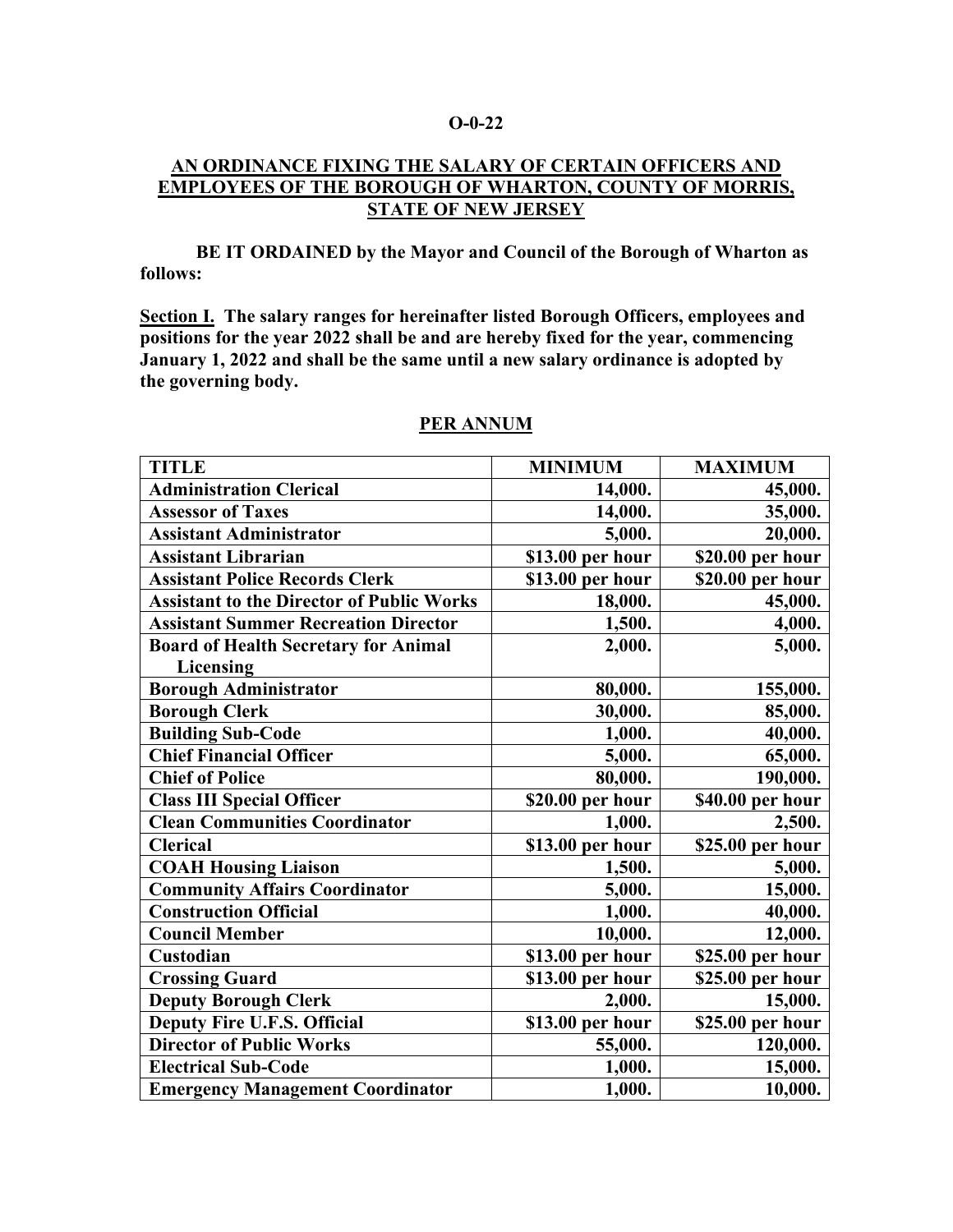| <b>Fire Sub-Code</b>                           | 1,000.           | 15,000.          |
|------------------------------------------------|------------------|------------------|
| Fire U.F.S. Official                           | 2,000.           | 15,000.          |
| <b>Grants Coordinator</b>                      | 5,000.           | 15,000.          |
| <b>Housing Enforcement Officer</b>             | 2,000.           | 15,000.          |
| <b>Housing Official</b>                        | 7,000.           | 15,000.          |
| <b>Liability Search Officer</b>                | 115.             | 130.             |
| <b>Library Aide</b>                            | \$13.00 per hour | \$20.00 per hour |
| <b>Library Director</b>                        | 34,000.          | 65,000.          |
| Lieutenant                                     | 80,000.          | 155,000.         |
| <b>Mayor</b>                                   | 12,000.          | 15,000.          |
| <b>Payroll Clerk</b>                           | 2,000.           | 8,000.           |
| <b>Personnel Administrator</b>                 | 5,000.           | 40,000.          |
| <b>Planning Board Secretary</b>                | 3,000.           | 15,000.          |
| <b>Plumbing Sub-Code</b>                       | 1,000.           | 15,000.          |
| <b>Police Matron</b>                           | \$13.00 per hour | \$20.00 per hour |
| <b>Purchasing Agent</b>                        | 4,000.           | 25,000.          |
| <b>Recording Secretary Board of Health</b>     | 1,000.           | 5,500.           |
| <b>Registrar Vital Statistics</b>              | 1,000.           | 5,500.           |
| <b>Records Clerk - Police</b>                  | 25,000.          | 55,000.          |
| <b>Recreation Counselors</b>                   | \$11.90 per hour | \$20.00 per hour |
| <b>Recreation Director</b>                     | 2,000.           | 10,000.          |
| <b>Recycling Attendant</b>                     | \$13.00 per hour | \$20.00 per hour |
| <b>Recycling Coordinator</b>                   | 1,000.           | 4,000.           |
| <b>Road Opening Inspector</b>                  | 1,000.           | 5,000.           |
| <b>RVRSA Board Representative</b>              | 5,000            | 12,000           |
| <b>Senior Van Driver</b>                       | \$13.00 per hour | \$25.00 per hour |
| <b>Summer Recreation Counselor</b>             | 1,000.           | 2,000.           |
| <b>Supervisor</b>                              |                  |                  |
| <b>Summer Recreation Director</b>              | 3,000.           | 6,000.           |
| <b>Tax Assessor Clerk</b>                      | 3,000.           | 10,000.          |
| <b>Tax Collector</b>                           | 10,000.          | 88,000.          |
| <b>Tax Search Officer</b>                      | 245.             | <b>300.</b>      |
| <b>Technical Assistant to the Construction</b> | 10,000.          | 50,000.          |
| <b>Official</b>                                |                  |                  |
| <b>Treasurer</b>                               | 30,000.          | 90,000.          |
| <b>Water/Sewer Collector</b>                   | 10,000.          | 50,000.          |
| <b>Water/Sewer Operator</b>                    | 3,000.           | 12,000.          |
| <b>Zoning Official</b>                         | 1,000.           | 65,000.          |

# **Section II:**

**All ordinances or parts of ordinances inconsistent herewith are hereby repealed but only to the extent of such inconsistencies.**

## **Section III:**